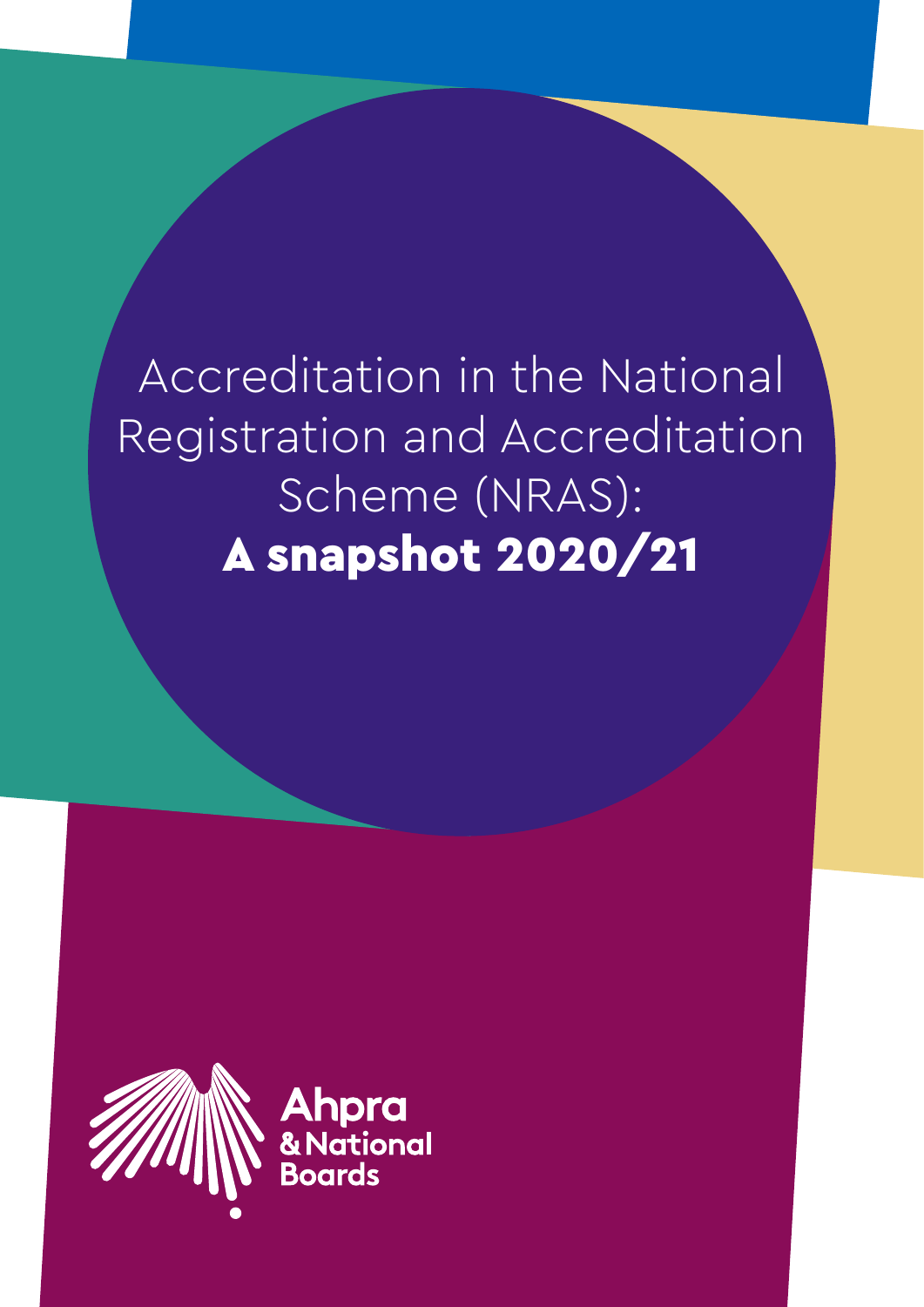# Introduction

The National Registration and Accreditation Scheme (the Scheme) was established by the Health Practitioner Regulation National Law (the National Law) in July 2010.

The Scheme is multi-professional, regulating over 800,000 health practitioners in 16 professions. The accreditation functions in the National Law include developing accreditation standards, accrediting programs of study against approved accreditation standards and assessing overseas- qualified practitioners.

Accreditation is integral to the Scheme as it is the key way to ensure that individuals seeking registration have the knowledge, skills and professional attributes to safely and competently practise their profession in Australia.

Snapshot of Accreditation is a yearly summary of whole of scheme information about accreditation activities. This version is current at 30 June 2021.

# **Contents**

| Introduction                                                     | 2            |
|------------------------------------------------------------------|--------------|
| Contact us                                                       | $\mathbf{2}$ |
| Accreditation                                                    | 3            |
| Other bodies involved in accreditation                           | 4            |
| Intersection between accreditation and<br>registration functions | 5            |
| Accreditation activities 2020/21                                 | 6            |
| Accreditation activity data over time                            | 7            |
| What's new in accreditation                                      | 8            |
| Overseas qualified practitioner assessments                      | -9           |
| Further details about work in accreditation                      | 10           |
|                                                                  |              |

# Contact us

Please contact Ahpra on 1300 419 495 or visit our website www.ahpra.gov.au.

This document was prepared by the Australian Health Practitioner Regulation Agency in collaboration with National Boards and the Health Professions Accreditation Collaborative Forum



**HEALTH PROFESSIONS ACCREDITATION COLLABORATIVE FORUM** 

Australia's accreditation authorities for regulated health professionals

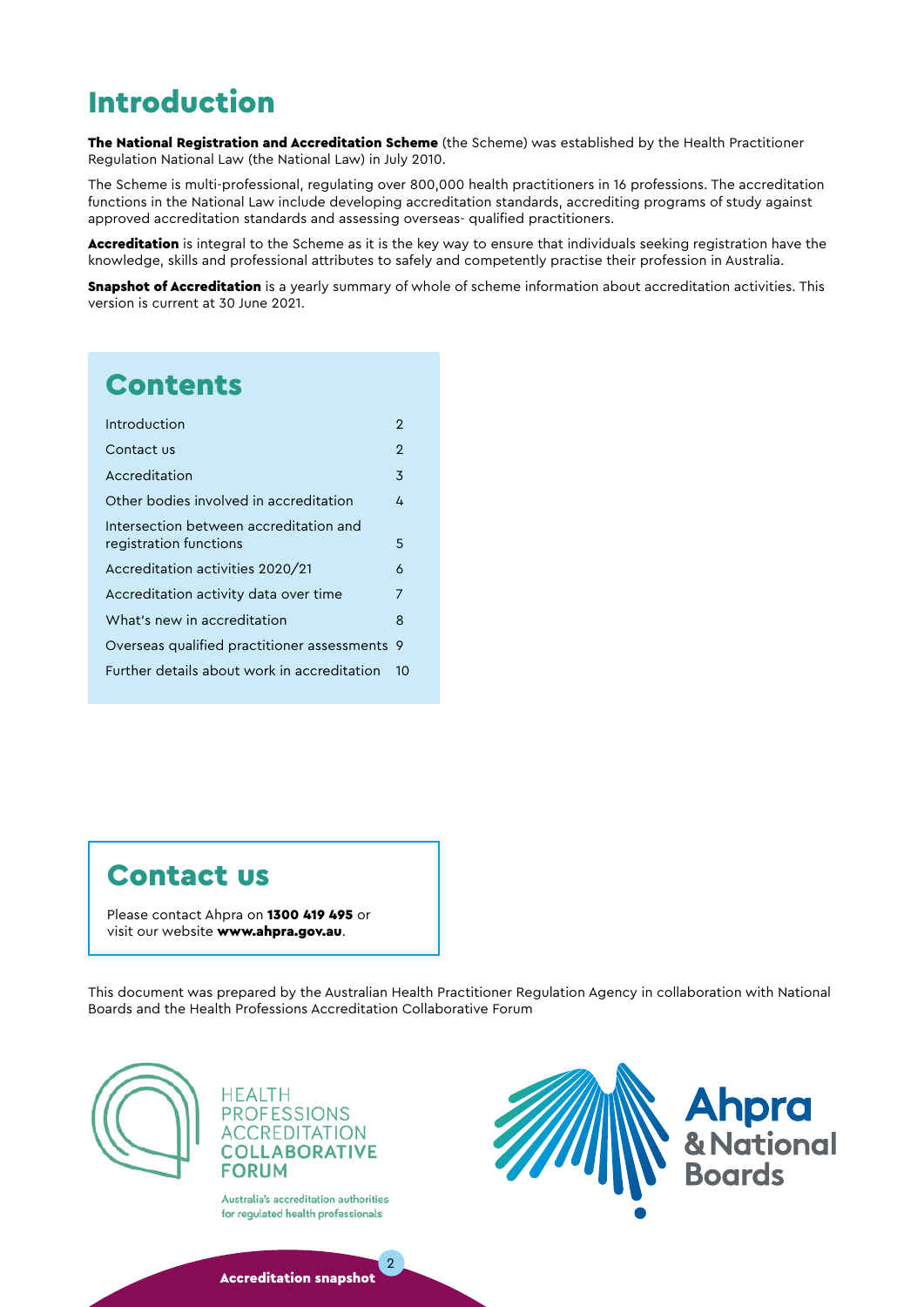# <span id="page-2-0"></span>Accreditation

# What is it?

#### Program Accreditation

Program accreditation is the process of assessing whether an educational program of study and the education provider that provides the program produce graduates who have the knowledge, skills and professional attributes to safely and competently practise the profession in Australia.

#### Practitioner Assessment

Practitioner assessment is the process of assessing whether an overseas-qualified practitioner has demonstrated the knowledge, clinical skills, and professional attributes to safely and competently practice the profession in Australia.

There are six accreditation committees and ten accreditation councils exercising accreditation functions in the National Scheme. (see: [www.ahpra.](https://www.ahpra.gov.au/Accreditation/Accreditation-Authorities.aspx) [gov.au/Accreditation/Accreditation-Authorities](https://www.ahpra.gov.au/Accreditation/Accreditation-Authorities.aspx))

## **Accreditation Committees:**

- Aboriginal and Torres Strait Islander Health Practice Accreditation Committee
- Chinese Medicine Accreditation Committee
- Medical Radiation Practice Accreditation Committee
- Nursing and Midwifery Accreditation Committee (Assessment of overseas qualified nurses and midwives)
- Paramedicine Accreditation Committee
- Podiatry Accreditation Committee

#### **Accreditation Councils:**

- Council on Chiropractic Education Australasia
- Australian Dental Council
- Australian Medical Council
- Australian Nursing & Midwifery Accreditation Council
- Occupational Therapy Council of Australia
- Optometry Council of Australia and New Zealand
- Australian Osteopathic Accreditation Council
- Australian Pharmacy Council
- Australian Physiotherapy Council
- Australian Psychology Accreditation Council

# Accreditation in the National Scheme: Who does what?



determine whether overseas qualified practitioners are qualified for registration

other matters relating to health practitioner registration including overseas qualified practitioners

provide advice on practitioners' knowledge, clinical skills and professional attributes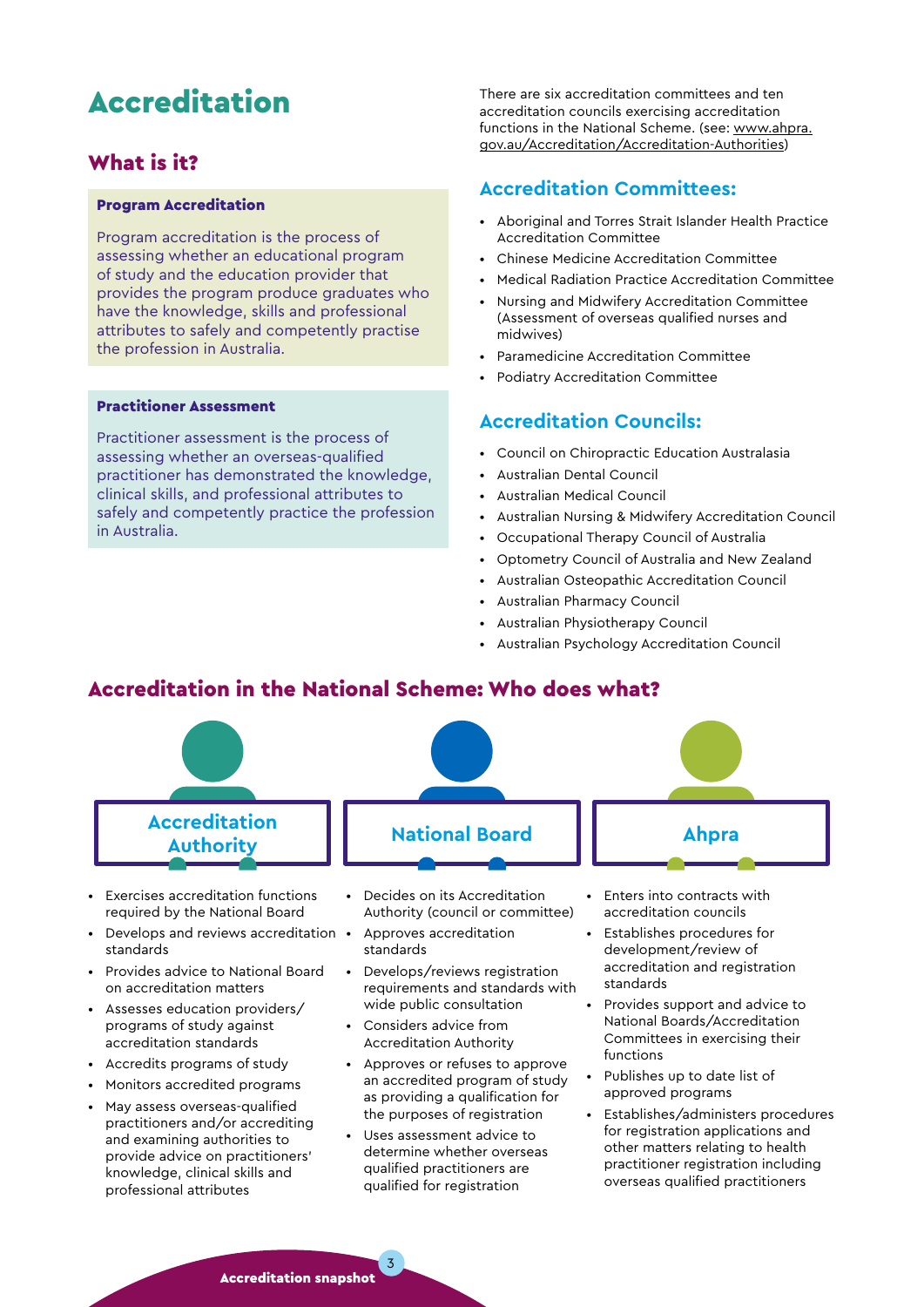# <span id="page-3-0"></span>Other bodies involved in accreditation



#### Accreditation Liaison Group

The National Boards, Accreditation Authorities and Ahpra have established an Accreditation Liaison Group (ALG) to facilitate effective delivery of accreditation within the National Scheme. The ALG is a committee of the Forum of NRAS Chairs and, as an advisory group, it provides an important mechanism to consider shared issues in accreditation across National Boards, Accreditation Authorities and Ahpra. The ALG has developed a number of [reference](https://www.ahpra.gov.au/Accreditation/Accreditation-reference-documents.aspx )  [documents](https://www.ahpra.gov.au/Accreditation/Accreditation-reference-documents.aspx ) to promote consistency and good practice in accreditation while taking into account the variation across entities. These documents have been approved by National Boards and Accreditation Authorities.

#### The Health Professions' Accreditation Collaborative Forum

The [Health Professions'](http://www.hpacf.org.au/)  [Accreditation Collaborative](http://www.hpacf.org.au/)  [Forum](http://www.hpacf.org.au/) (HPACF), formerly known as the Health Professions' Accreditation Councils' Forum, is the coalition of the entities appointed by the National Boards as Accreditation Authorities for the professions regulated under the National Law. The HPACF has been meeting regularly since 2007, before the commencement of the Scheme, to consider matters of common interest, principally matters concerning the accreditation of education and training programs in the regulated health professions and advocating for good accreditation practices. The HPACF engages with Ahpra and the National Boards. The HPACF publishes a [communique](http://hpacf.org.au/communiques/) after each meeting.

#### Ahpra's Accreditation Advisory Committee

Ahpra's [Accreditation](https://www.ahpra.gov.au/About-AHPRA/Who-We-Are/Agency-Management-Committee/Accreditation-Advisory-Committee.aspx)  [Advisory Committee](https://www.ahpra.gov.au/About-AHPRA/Who-We-Are/Agency-Management-Committee/Accreditation-Advisory-Committee.aspx)  (AAC) is a standing committee of the Agency Management Committee. The AAC has been meeting regularly since April 2018 to provide oversight and leadership on accreditation governance, accountability and transparency issues and a scheme-wide perspective on Ahpra's management of contracts for the performance of the accreditation functions. The AAC publishes a [communique](https://www.ahpra.gov.au/About-AHPRA/Who-We-Are/Agency-Management-Committee/Accreditation-Advisory-Committee.aspx) after each meeting.

In February 2021, Ahpra and the National Boards received Ministerial Policy Direction 2020-01 requiring the Ahpra Agency Management Committee (AManC) to establish a new independent accreditation committee to provide independent and expert advice on accreditation reform and other National Scheme accreditation matters to National Scheme entities including National Boards, Accreditation authorities and Ahpra. AManC decided to discontinue the Accreditation Advisory Committee (AAC) when the new committee was established. The final meeting of the AAC was in April 2021 and its oversight and accreditation governance functions have reverted to AManC.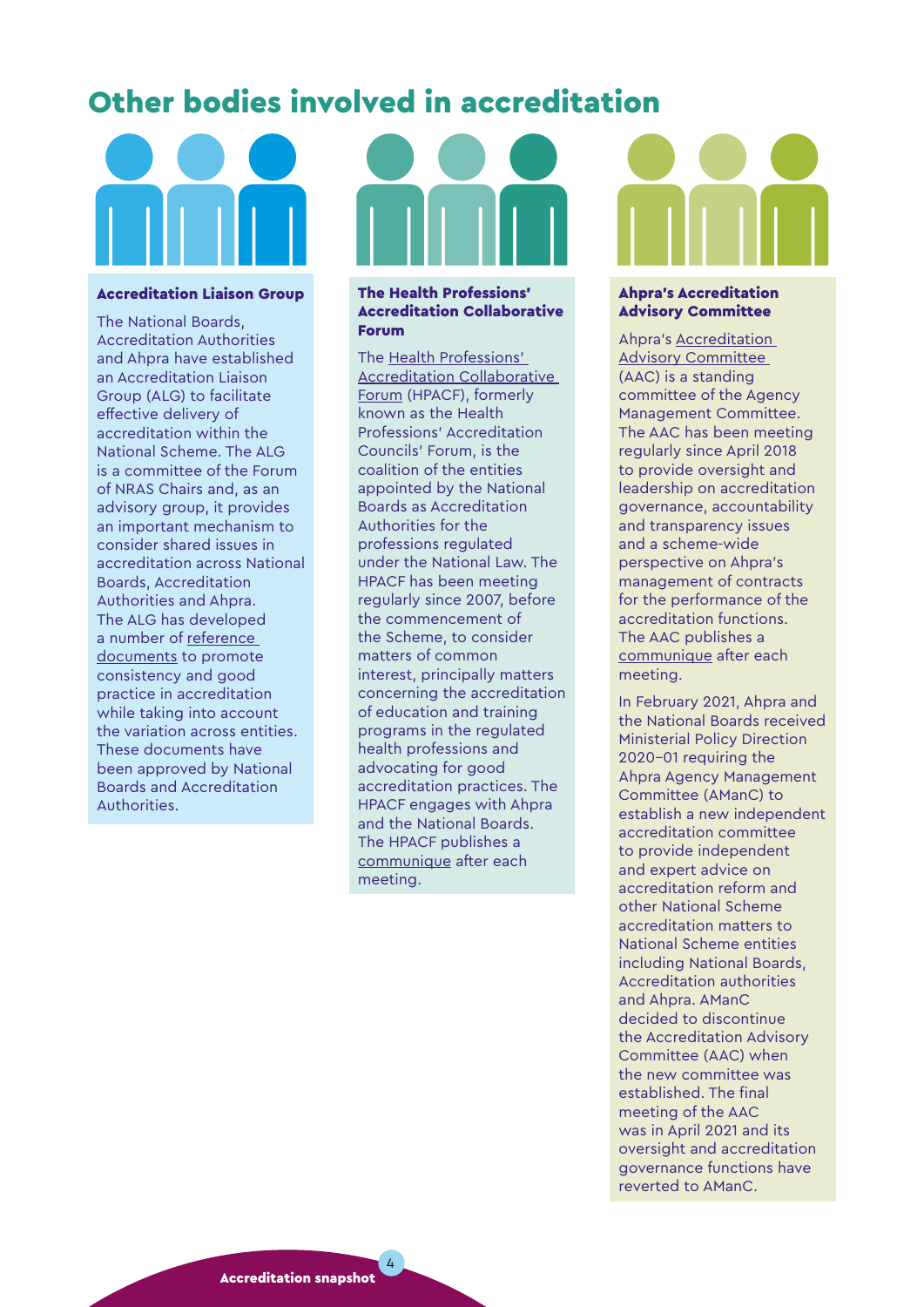# <span id="page-4-0"></span>Intersection between accreditation and registration functions

# Lifecycle of a health practitioner



a notification about a practitioner's performance, conduct or health, Ahpra will work with the National Board to assess what, if any, regulatory action is required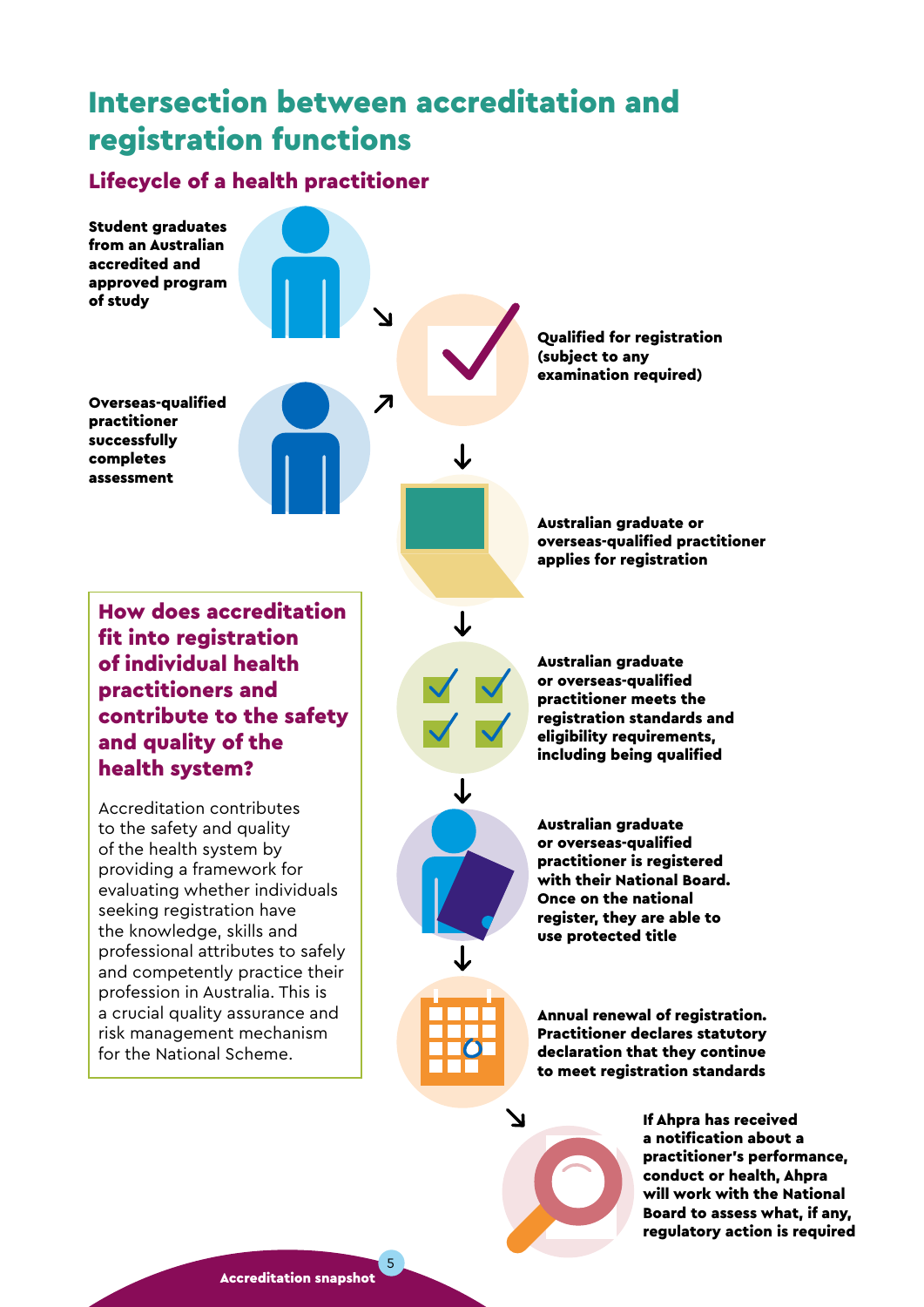# <span id="page-5-0"></span>Accreditation activities 2020/21



Overall program accreditation at 30 June 2021

860+ accredited programs 130+ providers offering accredited programs



## Links to new standards

[Midwife Accreditation Standards \(2021\)](https://www.anmac.org.au/document/midwife-accreditation-standards-2021) [Osteopathic Accreditation Standards \(2021\)](https://www.osteopathyboard.gov.au/Accreditation.aspx)  Practitioner assessment activities

5,326 overseas-qualified health practitioners assessed

> Accreditation standards

2 new standards published in 2020/21

> 9 standards currently under review

Accreditation standards are used to assess whether a program of study, and the education provider that provides the program of study, provides graduates of the program with the knowledge, skills and professional attributes to practise the profession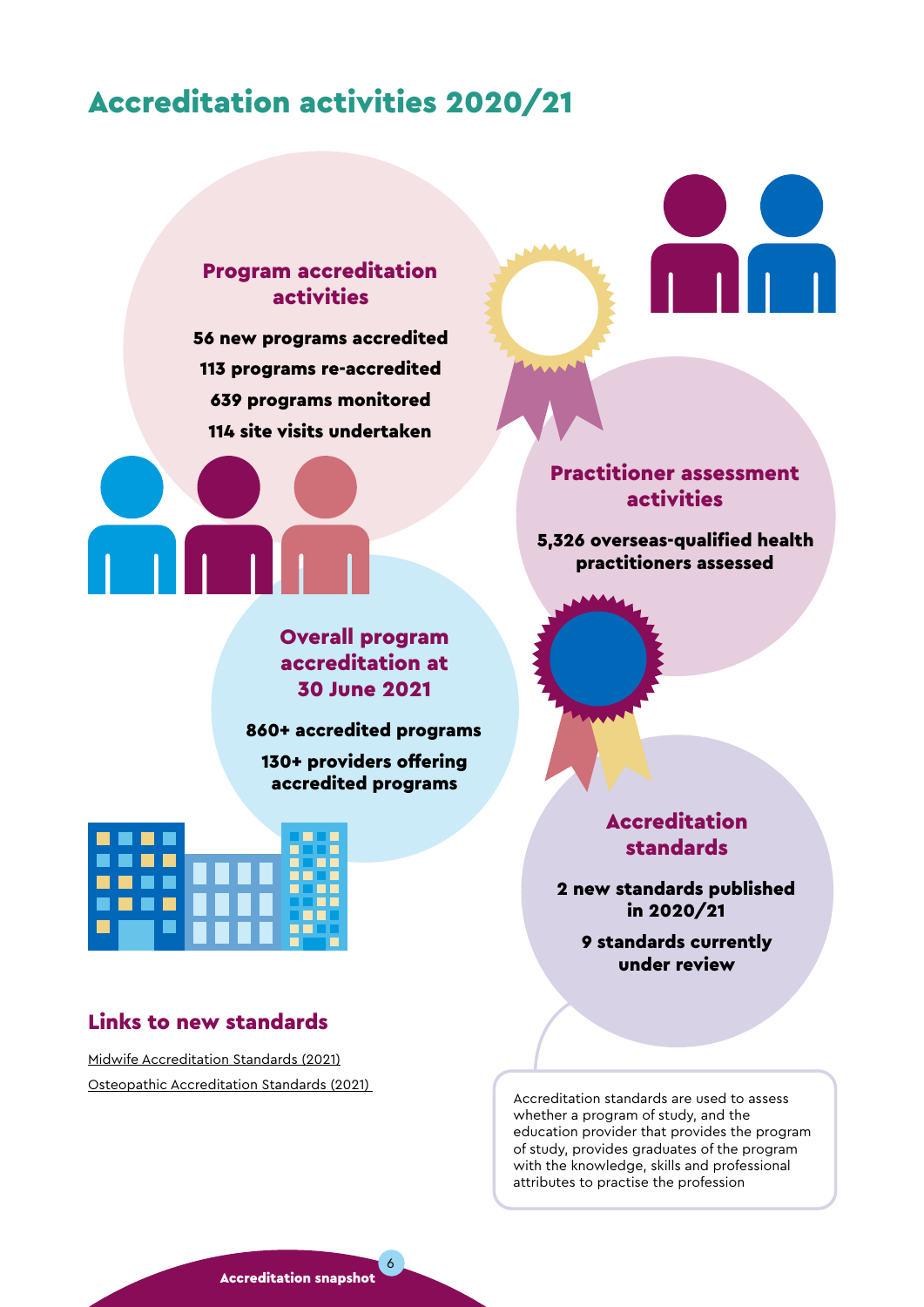# <span id="page-6-0"></span>Accreditation activity data over time

Number of accredited courses by year since the National Scheme began

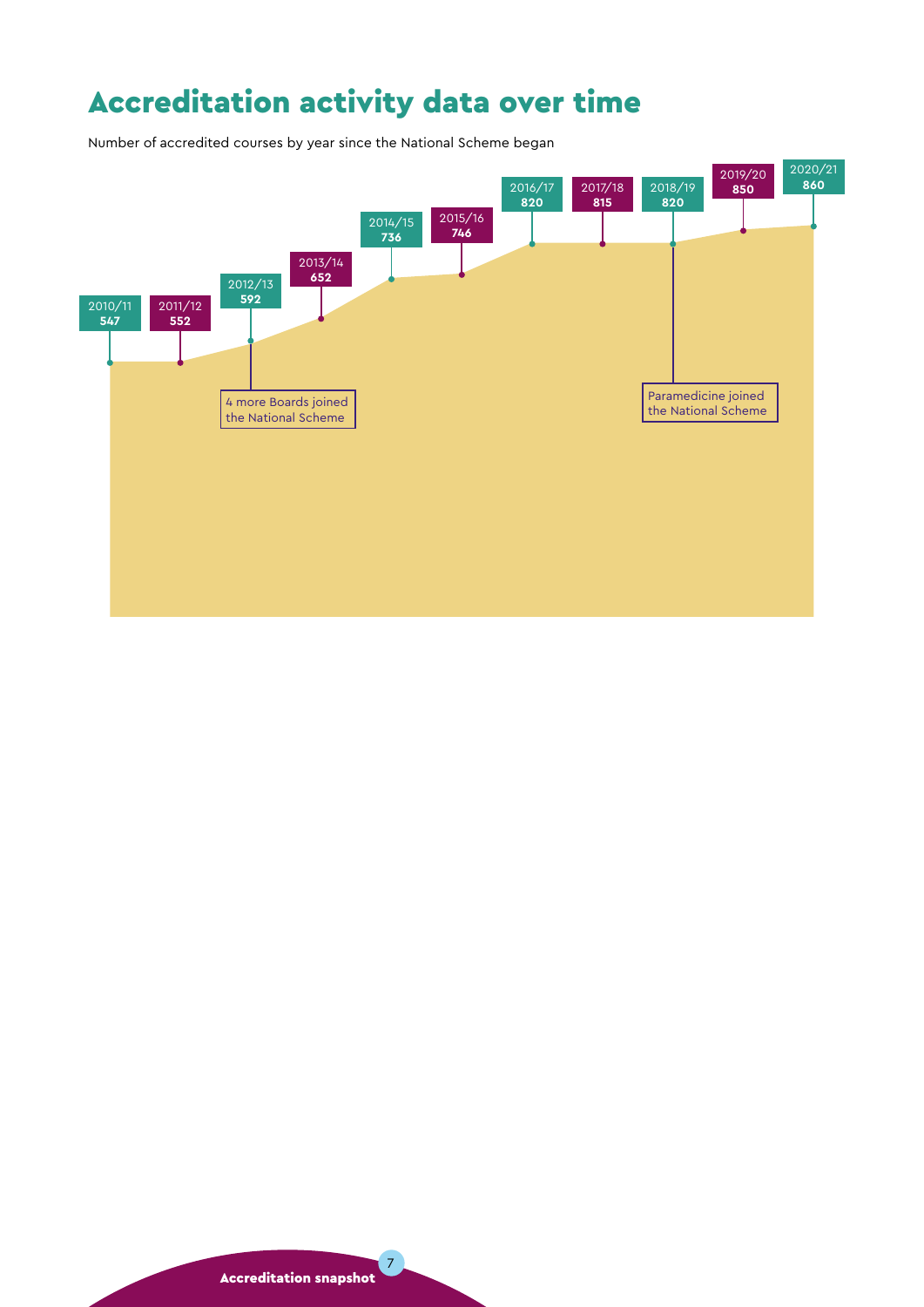# <span id="page-7-0"></span>What's new in accreditation



# Accreditation Policy **Direction**

Ahpra and National Boards received *Policy direction 2020- 01 Establishing an independent accreditation committee*  (Accreditation Policy Direction) from Health Ministers on 19 February 2021.

The initial priority in implementing the policy direction was finalising proposed terms of reference for the new independently chaired accreditation committee and circulating them to relevant stakeholders for feedback and inviting relevant stakeholders to nominate members to the new committee, consistent with Ministers' responses to the ASR final report released on 12 February 2020.

Ahpra's Agency Management Committee will confirm appointments to the committee and approve the terms of reference in July 2021.

# COVID-19 and accreditation

#### Accreditation outcomes during COVID-19

Since March 2020 the COVID-19 pandemic has challenged the health and education sectors and required Accreditation Authorities, National Boards, and Ahpra to work collaboratively to respond to the challenge of disruptions to clinical education and significant changes to program delivery while holding public safety at the core of all activities.

Accreditation Authorities continue to build upon their existing good processes and relationships to implement COVID-19 specific monitoring that is critical in assuring graduate competence.

Accreditation Authorities and their National Boards work together and maintain close communication to ensure the risks of students not achieving the required clinical capabilities are monitored and managed accordingly.

To monitor and manage risks associated with downstream impacts of COVID-19, from November 2020 the reports under the agreements and terms of reference include a section on COVID-19 responses as part of Authorities accreditation reporting.

National Scheme entities continue to provide support for and guidance about responses to the impact of COVID-19. In early 2021 a high-level principle was developed to support consistent messages/advice to education providers about program changes to accommodate students in approved programs who remain offshore in 2021.

# Jointly developed guidance documents

During 2020 and 2021 National Boards, Accreditation Authorities and Ahpra have reviewed and updated jointly developed guidance documents, including the updated *[Communication between Accreditation](https://www.ahpra.gov.au/Publications/Accreditation-publications.aspx)  [Authorities and National Boards about](https://www.ahpra.gov.au/Publications/Accreditation-publications.aspx)  [accreditation and program approval decisions](https://www.ahpra.gov.au/Publications/Accreditation-publications.aspx)  [and changes to accreditation standards – a](https://www.ahpra.gov.au/Publications/Accreditation-publications.aspx)  [guidance document about good practice](https://www.ahpra.gov.au/Publications/Accreditation-publications.aspx)*, which was approved and published on the Ahpra website in late 2020. The guidance promotes role clarity, transparency, trust and collaboration between National Boards and Accreditation Authorities.

# Accreditation agreements and terms of reference

The agreements with external Accreditation Authorities (agreements) and terms of reference (TOR) for accreditation committees that commenced in July 2019 are central to achieving progress on key issues, including through reporting against key performance indicators (KPIs).

Ahpra, National Boards and Accreditation Authorities have worked collaboratively through the ALG to refine the reporting model and develop initial guidance on expectations and suitable evidence of achievement for five key performance indicators. The initial evidence guide was used by Accreditation Authorities for their March 2021 reports and continues to be refined and developed.

# The cost of accreditation: 2020 supplementary report published

8

In 2016 a report titled the Cost of Accreditation in the National Registration and Accreditation Scheme (the [National Scheme\)](https://www.ahpra.gov.au/Publications/Accreditation-publications.aspx) was developed. The report focused on accurately describing the costs of accreditation in the National Scheme.

After the report was published in 2016, Accreditation Authorities, National Boards and Ahpra committed to publishing updated costs data in future years. The supplementary report (2020 report), which builds on the 2016 report, was [published](https://www.ahpra.gov.au/Publications/Accreditation-publications.aspx) in November 2020. The 2020 report adds income, expenditure and activity information for the 2016/17 and 2017/18 financial years to relevant sections of the 2016 report. It also gives a five-year data series to show the peaks and troughs of the work involved in accreditation within the National Scheme and points to efficiencies overtime.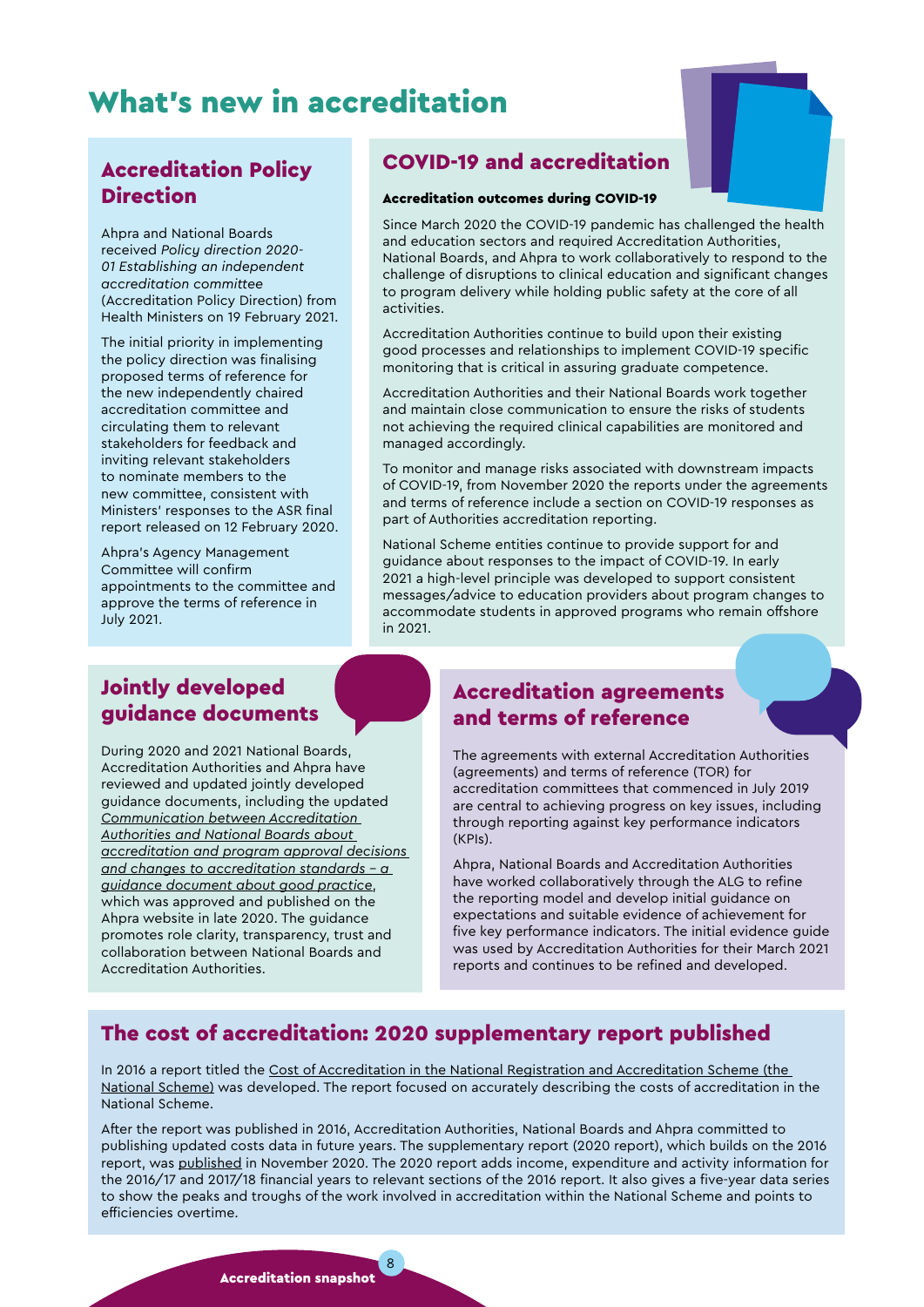# <span id="page-8-0"></span>Overseas qualified practitioner assessments



9 Accreditation Authorities assess overseas-qualified practitioners seeking registration in a registered health profession in Australia

Council on Chiropractic Education Australasia

Australian Dental Council

Australian Medical Council

Nursing and Midwifery Accreditation Committee (Assessment of overseas qualified nurses and midwives)

Occupational Therapy Council of Australia Ltd

Optometry Council of Australia and New Zealand

Australian Osteopathic Accreditation Council

Australian Pharmacy Council

Australian Physiotherapy Council

Overseas-qualified practitioners seeking registration in other registered health professions in Australia are assessed when they apply for registration